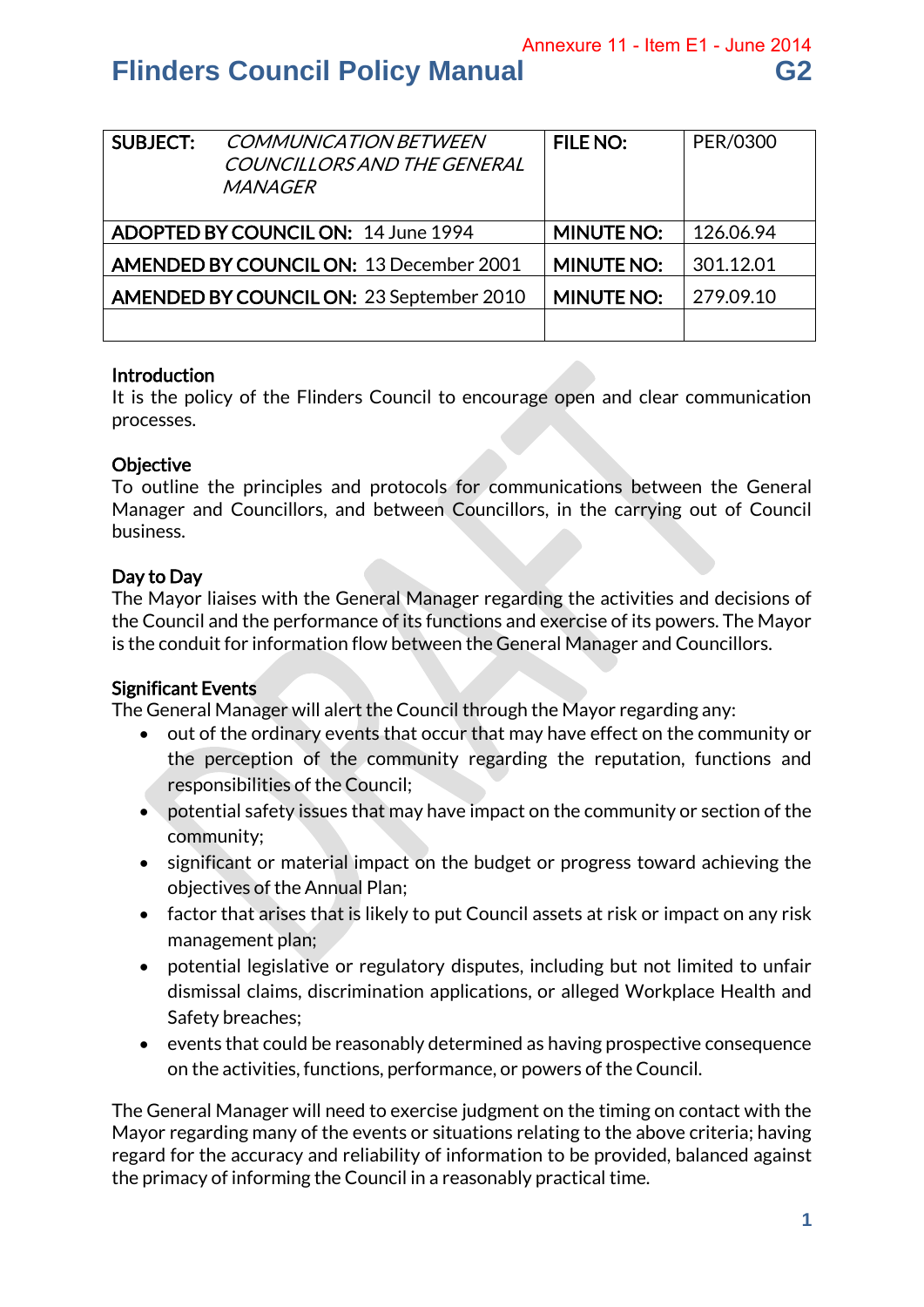Annexure 11 - Item E1 - June 2014

## **Flinders Council Policy Manual G2**

Councillors who become aware of a "significant event" of which they have not previously been informed by the General Manager should inform the Mayor immediately and maintain a level of discretion until such time as the Mayor liaises with the General Manager to ascertain the facts of the matter. The Mayor will report back on the matter at the earliest convenience.

Disputes regarding such judgments are to be dealt with between the General Manager and the Mayor, acting on behalf of the Council collective.

#### Meeting Agendas

The General Manager is required to provide all relevant documentation and information relating to agenda items in a timely manner as per the requirements of the Local Government Act 1993.

- Early distribution of large documents relating to upcoming agenda items is appreciated by Councillors.
- Early lodgement of Notices of Motion is appreciated by the General Manager and staff to allow sufficient time for information to be obtained for the Officers Reports

Any dispute or concern over timing of the delivery of the agenda should be directed through the Mayor.

#### Information

An individual Councillor may request in writing for the General Manager to provide any document or information that may be required to perform the Councillor's functions or that relates to agenda items, except personnel files. The written request should outline the relevance of the request to the Councillor's functions and identify any document by name, title or specific subject matter. If the General Manager were to refuse any such request, the decision and associated reason must be given via a written reply to the Councillor. Process regarding pecuniary interest and confidentiality outlined under Section 28 of the Local Government Act 1993 must be complied with.

#### General Communication Principles

- Communication is professional, respectful and courteous;
- Communication is to be calm, no raised voices:
- One person speaks at a time we cannot talk and listen;
- Actively Listen, make sure that what you hear is the same as what the speaker is saying. If in doubt query the speaker to clarify their meaning.
- Disrespectful behaviour, bullying and harassment are not to be tolerated and are to be addressed and corrected as per Council's Antidiscrimination, Harassment & Bullying Policy or via Code of Conduct complaints.

#### Related Legislation, Regulations and Policies